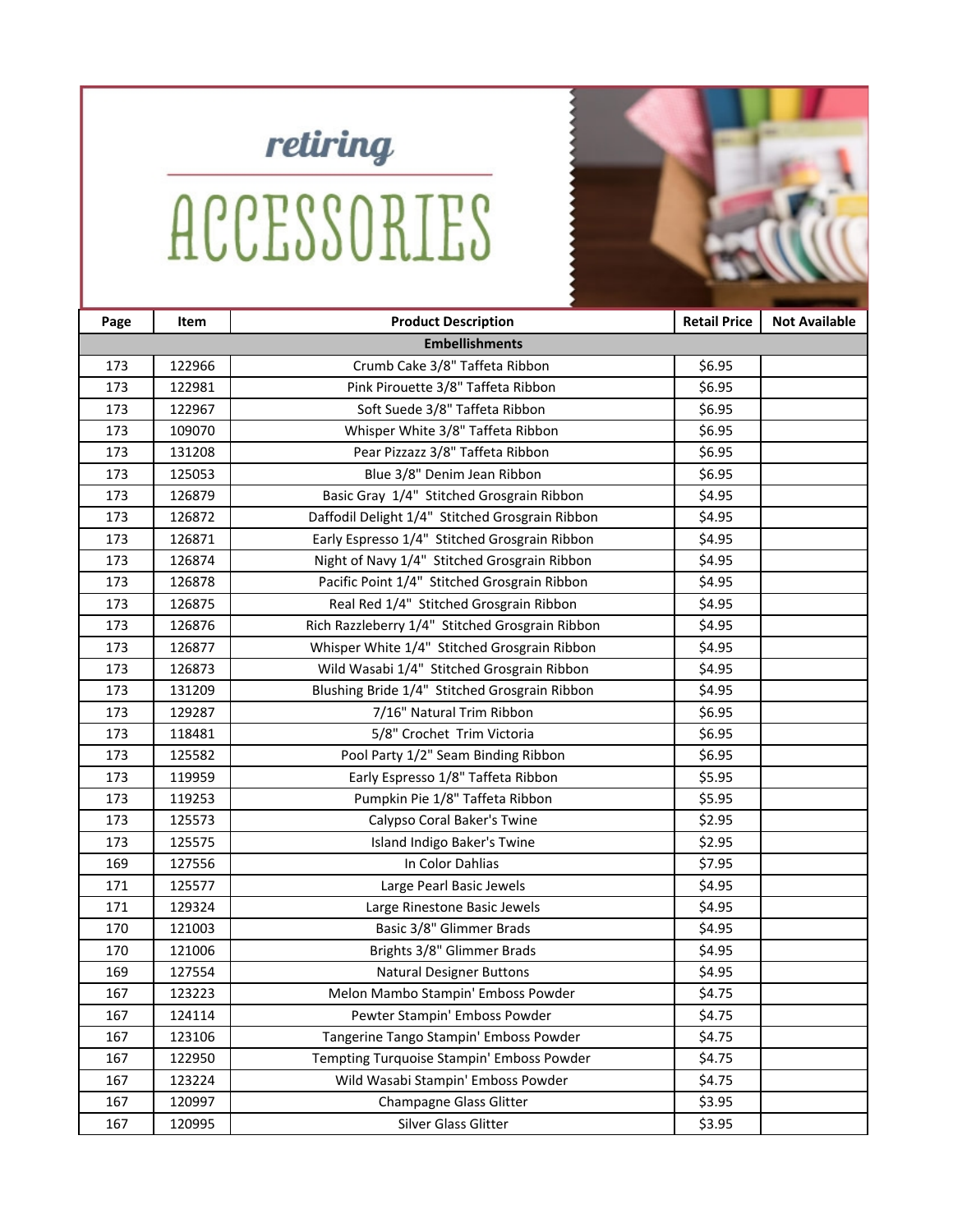| 170 | 129389 | Hung Up Cute Clips                                  | \$4.95  |                    |
|-----|--------|-----------------------------------------------------|---------|--------------------|
| 170 | 118764 | Vintage Trinkets Accents & Elemebts                 | \$5.95  |                    |
| 171 | 130966 | Delicate Details Lace Tape                          | \$9.95  |                    |
| 169 | 130938 | In Color Boutique Details                           | \$8.95  |                    |
| 173 | 126848 | Gumball Green 3/8" Stitched Satin Ribbon            | \$8.95  |                    |
| 173 | 126847 | Midnight Muse 3/8" Stitched Satin Ribbon            | \$8.95  |                    |
| 173 | 126844 | Primrose Petals 3/8" Stitched Satin Ribbon          | \$8.95  |                    |
| 173 | 126845 | Raspberry Ripple 3/8" Stitched Satin Ribbon         | \$8.95  |                    |
| 173 | 126846 | Summer Starfruit 3/8" Stitched Satin Ribbon         | \$8.95  |                    |
| 171 | 129314 | Gingham Garden Designer Washi Tape                  | \$4.95  |                    |
| 166 | 102023 | Dazzling Diamonds Stampin' Glitter*                 | \$4.50  |                    |
| 162 | 129723 | Talking Tag Message Labels                          | \$7.95  |                    |
| 173 | 130022 | Baked Brown Sugar 3/8" Ruffle Stretch Trim          | \$8.95  |                    |
| 173 | 130024 | Coastal Cabana 3/8" Ruffle Stretch Trim             | \$8.95  |                    |
| 173 | 130021 | Crisp Cantaloupe 3/8" Ruffle Stretch Trim           | \$8.95  |                    |
| 173 | 130020 | Pistachio Pudding 3/8" Ruffle Stretch Trim          | \$8.95  |                    |
| 173 | 130023 | Strawberry Slush 3/8" Ruffle Stretch Trim           | \$8.95  |                    |
|     |        | Paper                                               |         |                    |
| 143 | 129953 | <b>Brights Core'dinations Cardstock</b>             | \$23.95 |                    |
| 145 | 129956 | <b>Neutrals Core'dinations Cardstock</b>            | \$23.95 |                    |
| 149 | 129955 | Regals Core'dinations Cardstock                     | \$23.95 |                    |
| 147 | 129954 | <b>Subtles Core'dinations Cardstock</b>             | \$23.95 |                    |
| 140 | 129958 | 2013-2015 In Color Core'dinations Cardstock         | \$11.95 |                    |
| 140 | 129957 | 2012-2014 In Color Core'dinations Cardstock         | \$11.95 |                    |
| 141 | 126840 | Gumball Green 8-1/2" x 11" Cardstock                | \$6.95  | $\pmb{\mathsf{X}}$ |
| 141 | 126843 | Midnight Muse 8-1/2" x 11" Cardstock                | \$6.95  | $\pmb{\mathsf{X}}$ |
| 141 | 126841 | Primrose Petals 8-1/2" x 11" Cardstock              | \$6.95  | X                  |
| 141 | 126842 | Raspberry Ripple 8-1/2" x 11" Cardstock             | \$6.95  | $\pmb{\times}$     |
| 141 | 126839 | Summer Starfruit 8-1/2" x 11" Cardstock             | \$6.95  | $\pmb{\times}$     |
| 140 | 126836 | 2012-2014 In Color 12"x12" Cardstock                | \$9.95  | X                  |
| 140 | 126838 | 2012-2014 In Color 8-1/2" x 11" Cardstock           | \$6.95  | X                  |
| 139 | 130119 | 2012-2014 In Color Cards                            | \$2.50  |                    |
| 150 | 130141 | Quatrefancy Specialty Designer Series Paper         | \$12.95 |                    |
| 151 | 130140 | Soho Subway Designer Series Paper                   | \$10.95 |                    |
| 151 | 131390 | Afternoon Picnic Designer Series Paper              | \$10.95 |                    |
| 152 | 130137 | 2012-2014 In Color Designer Series Paper Stack      | \$21.95 |                    |
| 154 | 130814 | Epic Day This and That Designer Series Paper        | \$10.95 |                    |
| 153 | 129310 | Gingham Garden Designer Series Paper                | \$10.95 |                    |
| 153 | 130145 | <b>Birthday Basics Designer Series Paper</b>        | \$10.95 |                    |
| 154 | 130131 | Eastern Elegance Designer Series Paper              | \$10.95 |                    |
| 153 | 130129 | Etcetera Designer Series Paper                      | \$10.95 |                    |
| 151 | 130138 | I Am Me Designer Series Paper                       | \$10.95 |                    |
| 154 | 126926 | Modern Medley Designer Series Paper                 | \$10.95 |                    |
| 153 | 130144 | Venetian Romance Designer Series Paper              | \$10.95 |                    |
| 162 | 131528 | Note Card Envelopes                                 | \$5.50  |                    |
| 158 | 130153 | Tag a Bag Accesory Kit                              | \$7.95  |                    |
| 150 | 126917 | Natural Composition Specialty Designer Series Paper | \$12.95 |                    |
| 154 | 126902 | Polka Dot Parade Designer Series Paper              | \$10.95 |                    |
| 156 | 124005 | Silver Glimmer Paper*                               | \$4.95  |                    |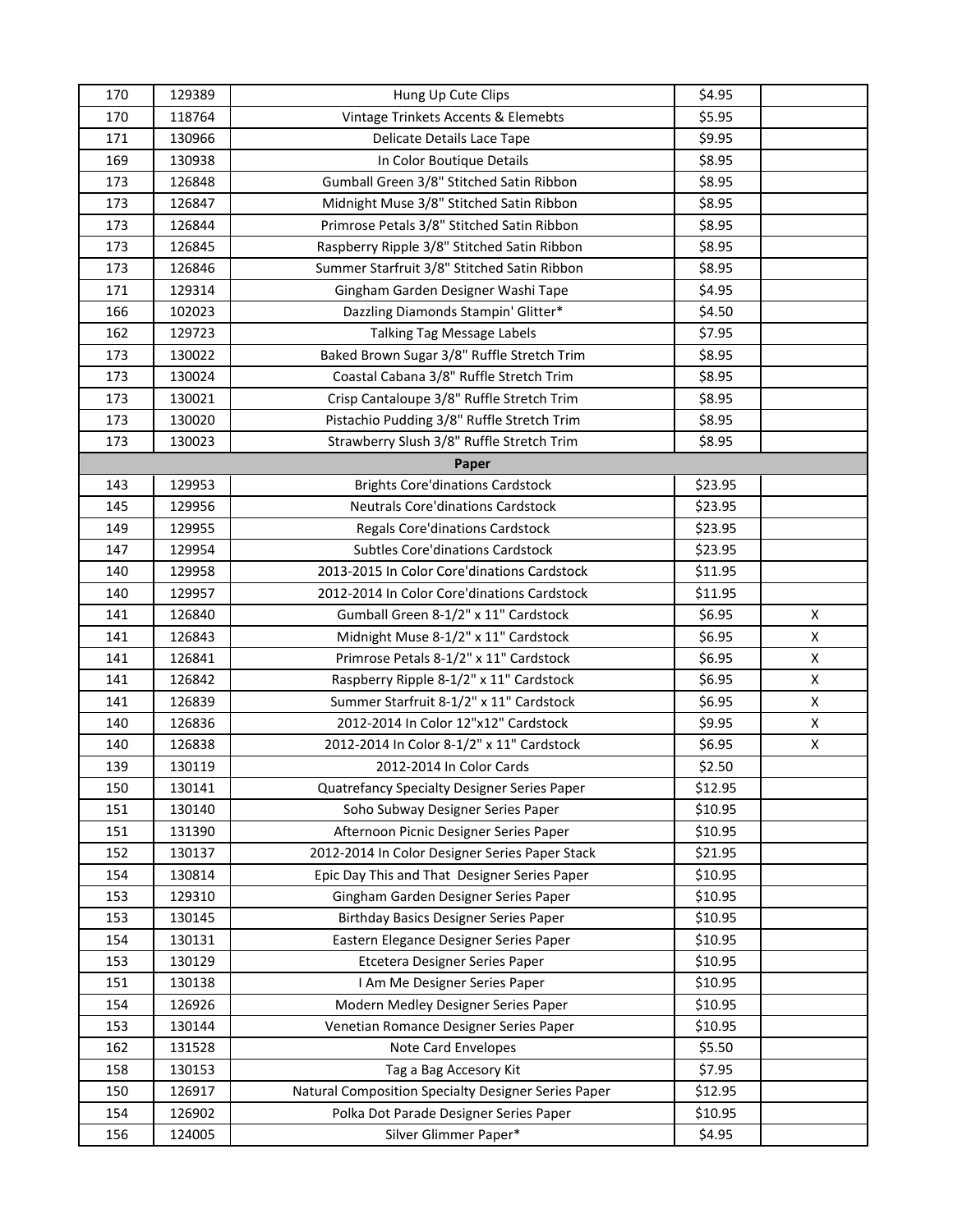| Ink          |                                                                       |                                                                                        |                  |                    |  |
|--------------|-----------------------------------------------------------------------|----------------------------------------------------------------------------------------|------------------|--------------------|--|
| 141          | 126856                                                                | 2012-2014 In Color Stampin' Write Markers                                              | \$14.95          |                    |  |
| 164          | 126857                                                                | Illuminate Glimmer Watermark Stampin' Pad                                              | \$10.95          |                    |  |
|              |                                                                       | 2012-2014 In Color 8-1/2" X 11" Card Stock And Classic Stampin' Pad Kit                |                  |                    |  |
| 141          | 126835                                                                |                                                                                        | \$29.95          |                    |  |
| 141          | 126861                                                                | Gumball Green Classic Stampin' Pad                                                     | \$5.95           |                    |  |
| 141          | 126860                                                                | Midnight Muse Classic Stampin' Pad                                                     | \$5.95           |                    |  |
| 141          | 126858                                                                | Primrose Petals Classic Stampin' Pad                                                   | \$5.95           |                    |  |
| 141          | 126859                                                                | Raspberry Ripple Classic Stampin' Pad                                                  | \$5.95           |                    |  |
| 141          | 126991                                                                | Summer Starfruit Classic Stampin' Pad                                                  | \$5.95           |                    |  |
| 164          | 128333                                                                | Illuminate Glimmer Watermark Stampin' Refill                                           | \$8.95           |                    |  |
| 141          | 126855                                                                | Gumball Green Classic Stampin' Ink Refill                                              | \$2.95           | X                  |  |
| 141          | 126854                                                                | Midnight Muse Classic Stampin' Ink Refill                                              | \$2.95           | $\pmb{\mathsf{X}}$ |  |
| 141          | 126851                                                                | Primrose Petals Classic Stampin' Ink Refill                                            | \$2.95           | X                  |  |
| 141          | 126852                                                                | Raspberry Ripple Classic Stampin' Ink Refill                                           | \$2.95           | $\pmb{\mathsf{X}}$ |  |
| 141          | 126853                                                                | Summer Starfruit Classic Stampin' Ink Refill                                           | \$2.95           | $\pmb{\mathsf{X}}$ |  |
| 163          | 130034                                                                | Stampin' Write Marker New Color Kit                                                    | \$28.95          |                    |  |
| 195          | 103678                                                                | Un-Inked Jumbo Stampin' Around Cartridge                                               | \$6.95           |                    |  |
| 195          | 104582                                                                | Basic Black Jumbo Stampin' Around Cartridge                                            | \$7.50           |                    |  |
| 195          | 121206                                                                | Uninked Triple Cell Wheel Cartridge                                                    | \$8.50<br>\$5.95 |                    |  |
| 195          | 104581                                                                | Basic Black Standard Stampin' Around Cartridge                                         |                  |                    |  |
|              | Uninked Standard Stampin' Around Cartridge<br>\$5.25<br>195<br>101529 |                                                                                        |                  |                    |  |
|              |                                                                       | <b>Stampin' Around Wheels</b>                                                          |                  |                    |  |
| 116          | 130106                                                                | Amazing Accent Stampin' Around Standard Wheel                                          | \$6.50           |                    |  |
| 87           | 126943                                                                | Betsy's Blooms Stampin' Around Standard Wheel                                          | \$6.50           |                    |  |
| 103          | 126935                                                                | Measuring Stick Stampin' Around Builder Wheel                                          | \$4.50           |                    |  |
| 103          | 126937                                                                | Travel Journal Stampin' Around Builder Wheel                                           | \$4.50           |                    |  |
| 103          | 126936<br>126940                                                      | Viola's Lace Stampin' Around Builder Wheel<br>Alhambra Stampin' Around Jumbo Wheel     | \$4.50<br>\$8.50 |                    |  |
| 88<br>59     | 118621                                                                | Baby Tees Stampin' Around Jumbo Wheel                                                  | \$8.50           |                    |  |
| 115          | 126939                                                                | Daydream Stampin' Around Jumbo Wheel                                                   | \$8.50           |                    |  |
| 49           | 126938                                                                | Outer Space Stampin' Around Jumbo Wheel                                                | \$8.50           |                    |  |
| 104          | 117693                                                                |                                                                                        |                  |                    |  |
| 40           |                                                                       | Very Vintage Stampin' Around Jumbo Wheel<br>Wedding Words Stampin' Around Jumbo Wheel  | \$8.50           |                    |  |
|              | 125433                                                                | Bella Boutique Stampin' Around Standard Wheel                                          | \$8.50<br>\$6.50 |                    |  |
| 112          | 127311<br>125432                                                      |                                                                                        | \$6.50           |                    |  |
| 35<br>100    | 120327                                                                | Chamomile Stampin' Around Standard Wheel<br>Music Notes Stampin' Around Standard Wheel | \$6.50           |                    |  |
| 15           | 126941                                                                | Take a Ticket Stampin' Around Standard Wheel                                           | \$6.50           |                    |  |
| 70           | 129717                                                                | Timber Stampin' Around Standard Wheel                                                  | \$6.50           | X                  |  |
| 82           | 130110                                                                | Gingham Stampin' Around Standard Wheel                                                 | \$6.50           |                    |  |
| 133          | 130107                                                                | Alpha Stampin' Around Builder Wheel                                                    | \$4.50           |                    |  |
| 133          | 130108                                                                | Numbers Stampin' Around Builder Wheel                                                  | \$4.50           |                    |  |
| 133          | 130109                                                                | Polka Stampin' Around Builder Wheel                                                    | \$4.50           |                    |  |
| 11           | 130111                                                                | Birthday Candles Stampin' Around Jumbo Wheel                                           | \$8.50           | X                  |  |
| 90           | 130112                                                                | Butterfly Collection Stampin' Around Jumbo Wheel                                       | \$8.50           |                    |  |
| 98           | 129587                                                                | Shop Around Stampin' Around Jumbo Wheel                                                | \$8.50           |                    |  |
| <b>Tools</b> |                                                                       |                                                                                        |                  |                    |  |
| 157          | 129366                                                                | Core'dinations Dust Buddy                                                              | \$2.50           |                    |  |
| 157          | 129367                                                                | <b>Stampin' Sanding Block</b>                                                          | \$3.95           |                    |  |
|              |                                                                       |                                                                                        |                  |                    |  |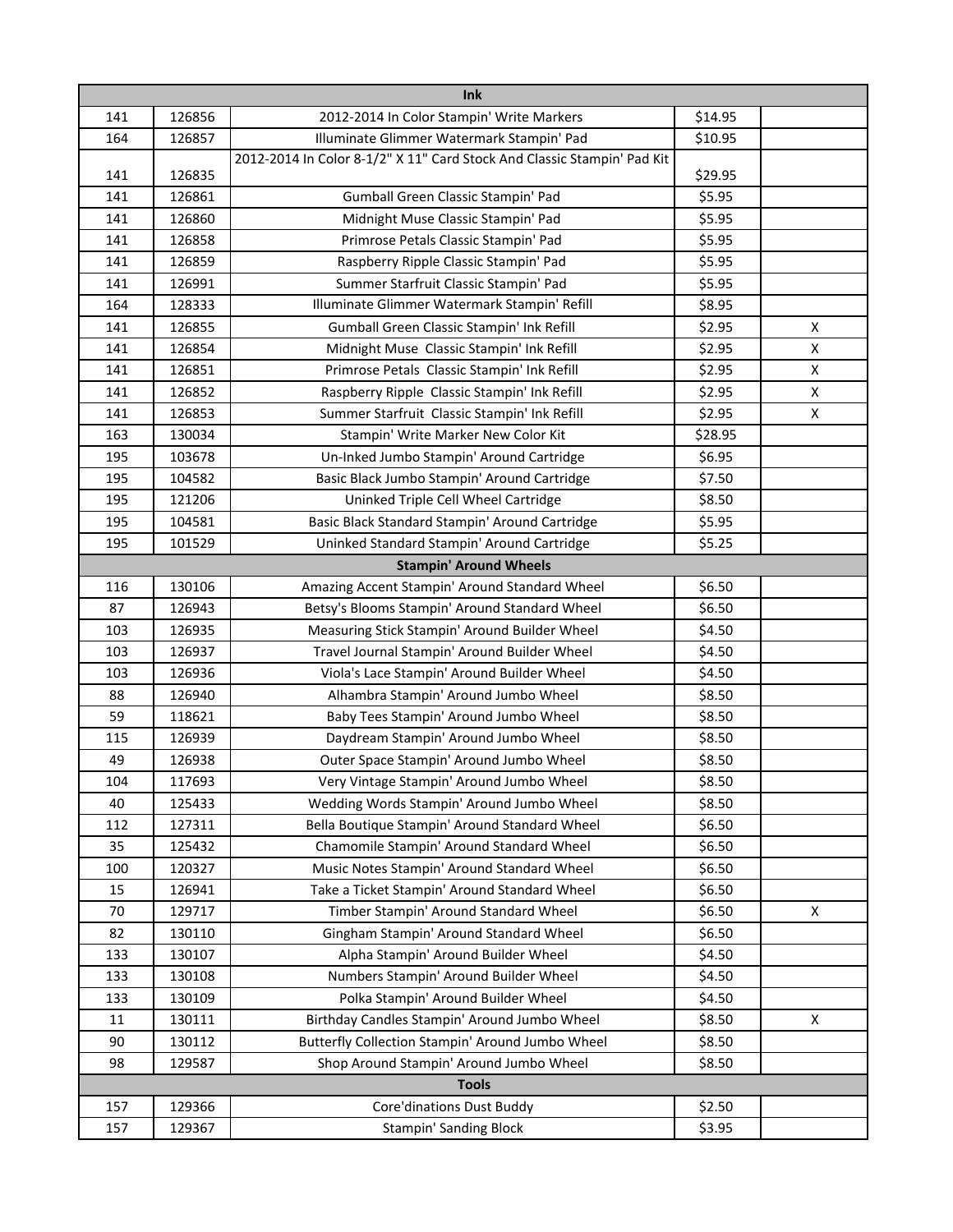| 157 | 129368 | <b>Stampin' Sanding Block Refills</b>                      | \$1.95  |  |
|-----|--------|------------------------------------------------------------|---------|--|
| 175 | 104045 | Anywhere Glue Sticks*                                      | \$3.95  |  |
| 174 | 120805 | Big Shot Multipurpose Adhesive Sheets                      | \$14.95 |  |
| 164 | 102892 | Sponge Daubers*                                            | \$10.95 |  |
| 190 | 129383 | Needlepoint Border Textured Impressions Embossing Folders  | \$7.95  |  |
| 187 | 129380 | <b>Backyard Basics Framelits Dies</b>                      | \$24.95 |  |
| 187 | 130101 | Dress Up Framelits Dies                                    | \$24.95 |  |
| 187 | 129372 | Secret Garden Framelits Dies                               | \$24.95 |  |
| 192 | 114507 | Beautiful Butterflies Bigz Die                             | \$21.95 |  |
| 192 | 113468 | Scallop Circle Bigz Die                                    | \$19.95 |  |
| 193 | 117310 | Mini Milk Carton Bigz Die                                  | \$32.95 |  |
| 193 | 124587 | Peekaboo Frames Bigz L Die                                 | \$32.95 |  |
| 192 | 115958 | Lattice Bigz Die                                           | \$21.95 |  |
| 192 | 120893 | Tasteful Trim Bigz Die                                     | \$42.95 |  |
| 192 | 122125 | 3" Circle Originals Die                                    | \$17.95 |  |
| 192 | 121811 | 3-1/2" Circle Originals Die                                | \$17.95 |  |
| 192 | 114526 | Circles #2 Originals Die                                   | \$15.95 |  |
| 191 | 116824 | Petals-A-Plenty Textured Impressions Embossing Folder      | \$7.95  |  |
| 191 | 119976 | Square Lattice Textured Impressions Embossing Folder       | \$7.95  |  |
| 191 | 123128 | Stripe Textured Impressions Embossing Folder               | \$7.95  |  |
| 192 | 127553 | Typeset Alphabet Bigz Die                                  | \$89.95 |  |
| 190 | 123130 | Designer Frames Textured Impressions Embossing Folder      | \$8.95  |  |
| 192 | 121812 | Fun Flowers Bigz L Die                                     | \$32.95 |  |
| 188 | 130160 | Label Pop 'n Cuts Die                                      | \$21.95 |  |
| 188 | 125595 | Adorning Accents Edgelits Dies                             | \$9.95  |  |
| 188 | 130099 | Card Base Pop 'N Cuts                                      | \$39.95 |  |
| 188 | 130100 | Dress Form Pop 'N Cuts                                     | \$21.95 |  |
| 192 | 123126 | Perfect Pennants Bigz L Die                                | \$32.95 |  |
| 188 | 121813 | Sweet Buttons Embosslit Die                                | \$11.95 |  |
| 192 | 115971 | <b>Blossom Party Originals Die</b>                         | \$17.95 |  |
| 188 | 115969 | Floral Fusion Sizzlits Die                                 | \$5.50  |  |
| 188 | 126999 | Delicate Doilies Sizzlits Die                              | \$21.95 |  |
| 188 | 125592 | Paper Doily Sizzlits L Die                                 | \$21.95 |  |
| 191 | 123113 | Flower Garden Textured Impressions Embossing Folder Die    | \$7.95  |  |
| 191 | 121809 | Framed Tulips Textured Impressions Embossing Folder Die    | \$7.95  |  |
| 191 | 123134 | Houndstooth Textured Impressions Embossing Folder Die      | \$7.95  |  |
| 190 | 125601 | Adorning Accents Textured Impressions Embossing Folder Die | \$8.95  |  |
| 188 | 114511 | Little Leaves Sizzlits Die                                 | \$5.50  |  |
| 195 | 103661 | Stampin' Around Jumbo Handle                               | \$5.95  |  |
| 183 | 117193 | Small Heart Punch                                          | \$5.95  |  |
| 181 | 118402 | Scallop Trim Border Punch                                  | \$15.95 |  |
| 183 | 118073 | Fancy Flower Punch                                         | \$16.95 |  |
| 183 | 119883 | <b>Full Heart Punch</b>                                    | \$16.95 |  |
| 180 | 118309 | Itty Bitty Shapes Punch Pack                               | \$16.95 |  |
| 195 | 119895 | Builder Wheel Spindle & Spacers                            | \$3.95  |  |
| 195 | 102971 | Stampin' Around Standard Handle                            | \$3.95  |  |
| 160 | 132292 | <b>Holidays Sweet Pressed Cookie Stamps</b>                | \$10.95 |  |
| 160 | 132291 | Special Events Sweet Pressed Cookie Stamps                 | \$10.95 |  |
| 181 | 119871 | 3/16" Corner Punch                                         | \$6.95  |  |